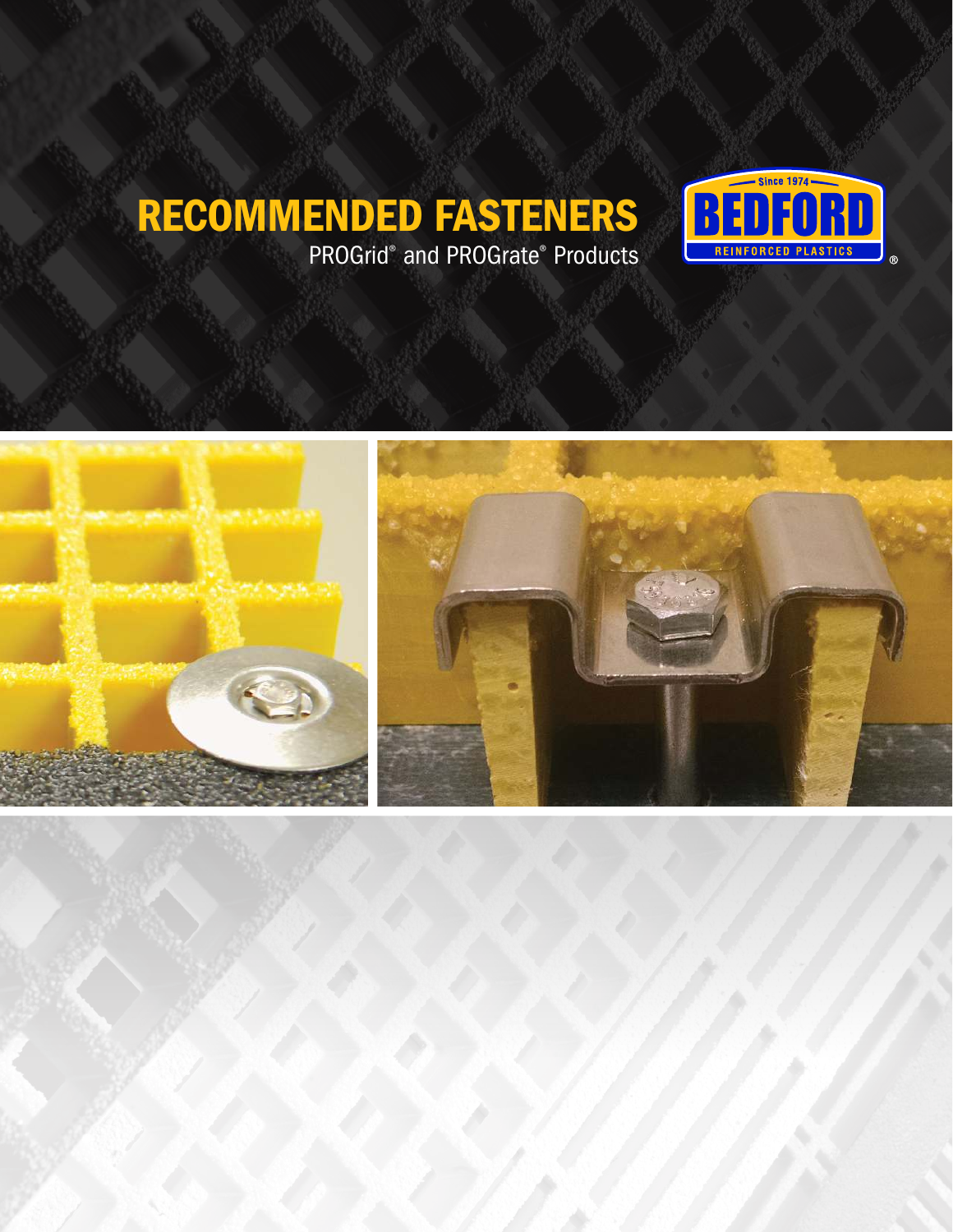# PROGrid® Recommended Fasteners

### PROGrid® Molded Grating

| <b>Type</b>   | Depth/Thickness       | <b>Grid Pattern</b>   |                                     | <b>Available Panel Size</b>                           | Weight/Sq Ft | Open Area | Recommended<br><b>Fasteners</b> |
|---------------|-----------------------|-----------------------|-------------------------------------|-------------------------------------------------------|--------------|-----------|---------------------------------|
|               | <b>RECTANGULAR</b>    |                       |                                     |                                                       |              |           |                                 |
|               | 1"                    | Rectangular           | $1" \times 4"$                      | 12' x 4'* / 10' X 3'*                                 | 2.61         | 68%       | $M-L-C$                         |
| <b>SQUARE</b> |                       |                       |                                     |                                                       |              |           |                                 |
| ADA           | 1"                    | Square                | $3/4$ " X $3/4$ "                   | $4' \times 12'$                                       | 4.06         | 44%       | $M-W$                           |
|               | 1"                    | Square                | $1\frac{1}{2}$ " x $1\frac{1}{2}$ " | $3'$ x 10' / 4' x 8' / 4' x 12'                       | 2.50         | 69%       | $M-L-C$                         |
| ADA           | $1\frac{1}{2}$        | Square                | $3/4$ " X $3/4$ "                   | $4' \times 12'$                                       | 4.75         | 44%       | $M-W$                           |
|               | $1\frac{1}{2}$        | Square                | 11/2" x 11/2"                       | $3'$ x 10' / 3' x 12' / 4' x 8' / 4' x 12' / 5' x 10' | 3.94         | 68%       | $M-L-C$                         |
|               | 2"                    | Square                | $2"$ x $2"$                         | $4' \times 12'$                                       | 4.51         | 71%       | $M-L-C$                         |
|               | <b>SQUARE COVERED</b> |                       |                                     |                                                       |              |           |                                 |
|               | $1\frac{1}{8}$ "      | <b>Square Covered</b> | $1\frac{1}{2}$ " x $1\frac{1}{2}$ " | $4' \times 12'$                                       | 2.73         | N/A       | W                               |
|               | 15/8"                 | <b>Square Covered</b> | $1\frac{1}{2}$ " x $1\frac{1}{2}$ " | $4' \times 6'$                                        | 5.17         | N/A       | W                               |

#### PROGrid® Molded Grating — SPECIAL ORDER

| <b>Type</b>        | Depth/Thickness  | <b>Grid Pattern</b> |                                     | <b>Available Panel Size</b> | Weight/Sq Ft | Open Area | Recommended<br><b>Fasteners</b> |
|--------------------|------------------|---------------------|-------------------------------------|-----------------------------|--------------|-----------|---------------------------------|
| <b>RECTANGULAR</b> |                  |                     |                                     |                             |              |           |                                 |
| <b>ADA</b>         | $1\frac{1}{2}$ " | Rectangular         | $1" \times 6"$                      | $4' \times 12'$             | 4.71         | 38%       | $M-L-C$                         |
|                    | $1\frac{1}{2}$   | Rectangular         | $1\frac{1}{2}$ " x 6"               | $4' \times 12'$             | 4.42         | 55%       | $M-L-C$                         |
| <b>SQUARE</b>      |                  |                     |                                     |                             |              |           |                                 |
|                    | $\frac{1}{2}$ "  | Square              | $1\frac{1}{2}$ " x $1\frac{1}{2}$ " | $4'$ x $12'$                | 1.33         | 72%       | $M-L-C$                         |
|                    | $\frac{1}{2}$ "  | Square              | $2"$ x $2"$                         | $4' \times 12'$             | 1.01         | 78%       | $M-L-C$                         |

#### PROGrid® Molded Grating — High Load Capacity (HLC)

| <b>Type</b> | Depth/Thickness   Grid Pattern |             |                | <b>Available Panel Size</b> | Weight/Sq Ft | Open Area | Recommended<br>Fasteners |  |  |  |  |
|-------------|--------------------------------|-------------|----------------|-----------------------------|--------------|-----------|--------------------------|--|--|--|--|
|             | <b>RECTANGULAR</b>             |             |                |                             |              |           |                          |  |  |  |  |
| <b>HLC</b>  | $1\frac{1}{2}$ "               | Rectangular | $1"$ x $2"$    | $4' \times 6'$              | 6.21         | 48%       | W                        |  |  |  |  |
| <b>HLC</b>  | ייר                            | Rectangular | $1" \times 2"$ | 4' x 6'                     | 8.40         | 48%       | W                        |  |  |  |  |

#### PROGrid® Molded Stair Treads

| Type | Depth/Thickness   Grid Pattern |             |                                     | <b>Available Panel Size</b> | Weight / Sq Ft   Open Area |     | Recommended<br><b>Fasteners</b> |
|------|--------------------------------|-------------|-------------------------------------|-----------------------------|----------------------------|-----|---------------------------------|
|      | $1\frac{1}{2}$                 | Rectangular | $1\frac{1}{2}$ " x 6"               | 24" x 144"                  | 8.00                       | 65% | $M-L$                           |
|      | $1\frac{1}{2}$                 | Square      | $1\frac{1}{2}$ " x $1\frac{1}{2}$ " | 12" x 144"                  | 4.00                       | 68% | $M-L$                           |
|      | $1\frac{1}{2}$                 | Square      | $1\frac{1}{2}$ " x $1\frac{1}{2}$ " | 25" x 144"                  | 8.50                       | 68% | $M-L$                           |

\* Load bars run in the short dimensions, 3' or 4'.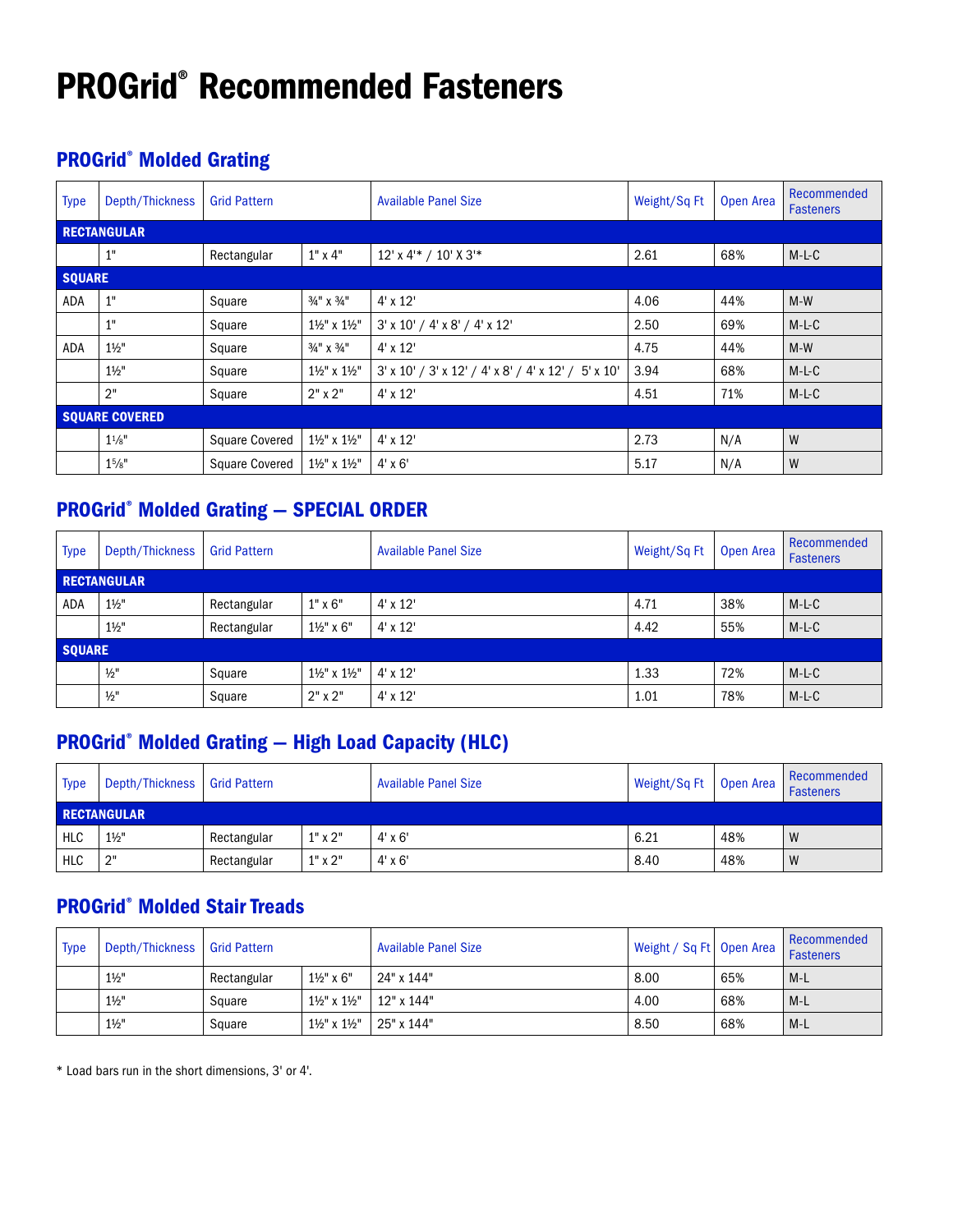# PROGrate® Recommended Fasteners

#### PROGrate® Pultruded Grating

| <b>Series</b> | Depth/Thickness  | <b>Load Bar Type/Spacing</b> | <b>Cross Rod Spacing</b> | <b>Available Panel Size</b>                      | Weight/Sq Ft | Open Area | Recommended<br><b>Fasteners</b> |
|---------------|------------------|------------------------------|--------------------------|--------------------------------------------------|--------------|-----------|---------------------------------|
| <b>T-BAR</b>  |                  |                              |                          |                                                  |              |           |                                 |
| T 20-50       | 2"               | T/2"                         | 6"                       | $3'$ x 20' / 4' x 20'                            | 3.43         | 50%       | M                               |
| <b>I-BAR</b>  |                  |                              |                          |                                                  |              |           |                                 |
| $110-60$      | 1"               | $/1\frac{1}{2}$ "            | 6"                       | $3'$ x 20' / 4' x 20' /<br>3' x 24' / 4' x 24'   | 2.47         | 60%       | $M-L$                           |
| $115-60$      | $1\frac{1}{2}$ " | $1 / 1\frac{1}{2}$           | 6"                       | $3'$ x 20' / 4' x 20' /<br>$3'$ x 24' / 4' x 24' | 2.97         | 60%       | $M-L$                           |
| $110-83$      | 1"               | 1.9"                         | 6"                       | $3' \times 20'$                                  | 2.00         | 83%       |                                 |

#### PROGrate® Pultruded Grating — SPECIAL ORDER

| <b>Series</b> | Depth/Thickness  | <b>Load Bar Type/Spacing</b> | <b>Cross Rod Spacing</b> | <b>Available Panel Size</b> | Weight/Sq Ft | Open Area | <b>Recommended</b><br><b>Fasteners</b> |
|---------------|------------------|------------------------------|--------------------------|-----------------------------|--------------|-----------|----------------------------------------|
| <b>T-BAR</b>  |                  |                              |                          |                             |              |           |                                        |
| T 10-18*1     | $1"$             | T/2"                         | 6"                       | Made to Order               | 2.39         | 18%       | W                                      |
| T 10-33*      | 1"               | $T / 1\frac{1}{2}$           | 6"                       | Made to Order               | 2.25         | 33%       | W                                      |
| T 10-35       | 1"               | $T / 2\frac{1}{2}$ "         | 6"                       | Made to Order               | 2.00         | 35%       | W                                      |
| T 10-50       | 1"               | T / 2"                       | 6"                       | Made to Order               | 1.81         | 50%       | W                                      |
| T 15-17*      | $1\frac{1}{2}$ " | T / 1.2"                     | 6"                       | Made to Order               | 3.39         | 17%       | W                                      |
| T 15-33       | $1\frac{1}{2}$ " | $T / 1\frac{1}{2}$           | 6"                       | Made to Order               | 2.81         | 33%       | W                                      |
| T 15-50       | $1\frac{1}{2}$   | T/2"                         | 6"                       | Made to Order               | 2.23         | 50%       | ${\sf W}$                              |
| T 20-33*      | 2"               | $T / 1\frac{1}{2}$           | 6"                       | Made to Order               | 4.44         | 33%       | $M-L$                                  |
| <b>I-BAR</b>  |                  |                              |                          |                             |              |           |                                        |
| $110 - 40**$  | 1"               | 1/1"                         | 6"                       | Made to Order               | 3.47         | 40%       | $M-L$                                  |
| $110-50$      | 1"               | 1 / 1.2"                     | 6"                       | Made to Order               | 2.97         | 50%       | $M-L$                                  |
| $115-40**$    | $1\frac{1}{2}$ " | 1/1"                         | 6"                       | Made to Order               | 4.22         | 40%       | $M-L$                                  |
| $115 - 50$    | $1\frac{1}{2}$ " | 1 / 1.2"                     | 6"                       | Made to Order               | 3.60         | 50%       | $M-L$                                  |
| 110-40-ADA*   | 1"               | 1/.52"                       | 6"                       | Made to Order               | 4.08         | 40%       | $M-L$                                  |
| 110-50-ADA*   | 1"               | 1 / .63"                     | 6"                       | Made to Order               | 3.50         | 50%       | $M-L$                                  |
| I 10-60-ADA*  | 1"               | 1 / .78"                     | 6"                       | Made to Order               | 2.92         | 60%       | $M-L$                                  |
| 115-40-ADA*   | $1\frac{1}{2}$ " | 1 / .52"                     | 6"                       | Made to Order               | 5.32         | 40%       | $M-L$                                  |
| 115-50-ADA*   | $1\frac{1}{2}$ " | 1 / .63"                     | 6"                       | Made to Order               | 4.64         | 50%       | $M-L$                                  |
| I 15-60-ADA*  | $1\frac{1}{2}$ " | 1 / .78"                     | 6"                       | Made to Order               | 3.74         | 60%       | $M-L$                                  |
| 130-40-ADA*   | З"               | $1/1$ "                      | $3"$                     | Made to Order               | 12.28        | 40%       | W                                      |
| 130-50        | 3"               | 1/1.2"                       | 3"                       | Made to Order               | 10.34        | 50%       | W                                      |
| 130-60        | 3"               | $1 / 1\frac{1}{2}$           | $3"$                     | Made to Order               | 8.40         | 60%       | W                                      |

\* ADA Compliant

† VGBA Approved